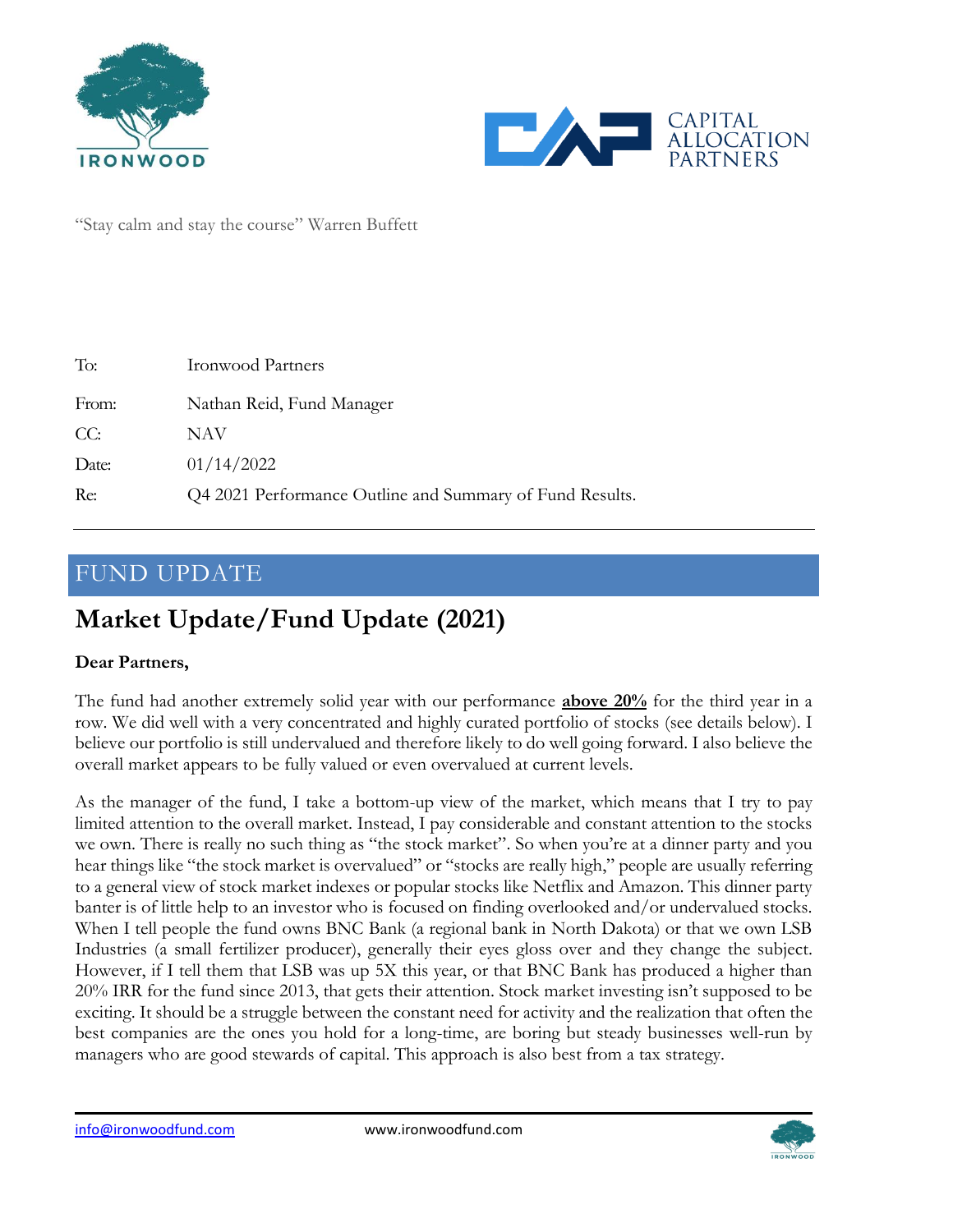## **Results**

### **Historical Results**

|                          |         | Co-Managed Fund NAV / Share Sole Manager Fund NAV/Share |         |                         |           |       |         |  |
|--------------------------|---------|---------------------------------------------------------|---------|-------------------------|-----------|-------|---------|--|
|                          | Initial |                                                         | \$10.00 |                         |           |       |         |  |
|                          | 2013    | 22.00%                                                  | \$12.20 | 2019                    | 37.09%    |       | \$11.53 |  |
|                          | 2014    | (2.46%)                                                 | \$11.90 | 2020                    | 30.23%    |       | \$15.02 |  |
|                          | 2015    | (26.72%)                                                | \$8.72  | 2021                    | 21.29%    |       | \$18.22 |  |
|                          | 2016    | 12.96%                                                  | \$9.85  |                         |           |       |         |  |
|                          | 2017    | 6.59%                                                   | \$10.50 |                         |           |       |         |  |
|                          |         | 2018(A) (19.91%)                                        | \$8.41  |                         |           |       |         |  |
| <b>GROSS GAIN</b>        |         |                                                         |         | <b>GROSS GAIN</b>       |           |       |         |  |
| 2013 to $2018 - (15.9%)$ |         |                                                         |         | 2019 to 2021-<br>116.7% |           |       |         |  |
|                          |         |                                                         |         |                         | 3-yr CAGR | 29.4% |         |  |

(A) Partial co-managed year

We all know the fund got off to a slow start in the early years during an unprecedented period when traditional "value stocks" where out of favor. But we stayed the course and adjusted the portfolio accordingly. Our performance has improved meaningfully, and I'm pleased to report that 2019, 2020, and 2021 have been our 3 best years of performance since inception. Of the 9 years the fund has been in operation the partnership had two major down years, one flat year and now three years with north of 20% returns and a 29.4% CAGR for the past three (3) years. As many of you know, this exceeds my baseline goal for performance (26% RULE) given the fund size and the types of companies we can invest in (small and mispriced). Below is a summary of how the fund did against the major indexes in 2021 and over the past three (3) years.

|                      | 1 year return | 3-year return |
|----------------------|---------------|---------------|
| <b>Ironwood Fund</b> | 21.29%        | 29.4%         |
| Nasdag               | 21%           | 27.65%        |
| DOW Jones            | 19%           | 13.20%        |
| S&P 500              | 27%           | 20.4%         |
|                      |               |               |

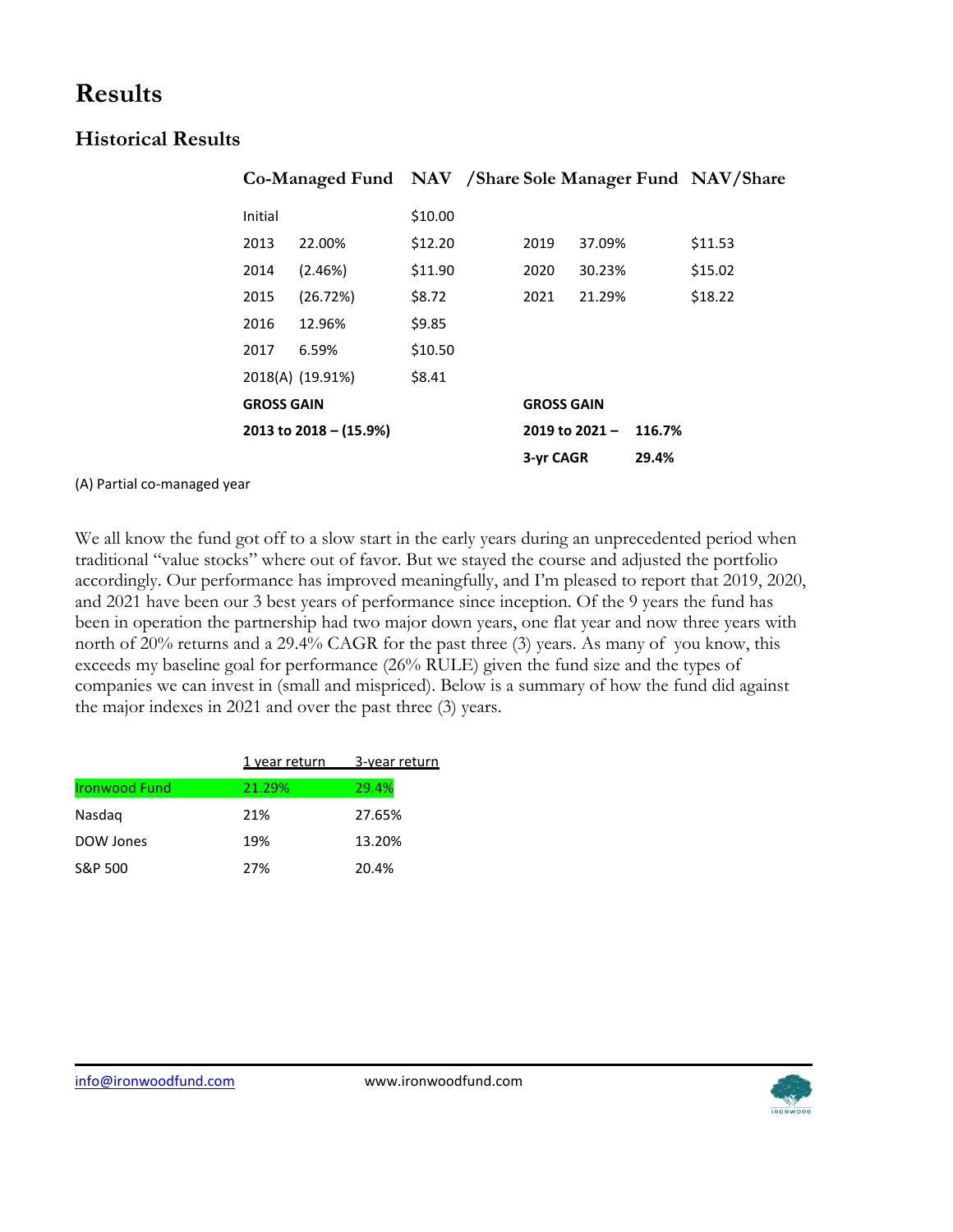# **Positions**

| <b>ANNUAL</b> 12/31/2020 |          | 12/31/2021 | <b>YTD Gain (Loss)%</b> | $%$ Fund |
|--------------------------|----------|------------|-------------------------|----------|
| BNCC(A)                  | \$45.25  | \$44.49    | $29.2\%$                | 37%      |
| <b>PAR</b>               | \$62.79  | \$52.77    | (26%)                   | 10%      |
| LOV                      | \$5.32   | \$3.14     | $(41\%)$                | 10%      |
| <b>LXU</b>               | \$2.61   | \$11.05    | 323%                    | 17%      |
| <b>BRKB</b>              | \$231.87 | \$299.00   | 29%                     | 8%       |
| <b>Top 5 positions</b>   |          |            |                         | 82%      |

**(A)Adjusted for \$14 in dividends paid out in 2021**

### **Major Portfolio Changes in Q4 2021**

There were no major portfolio adjustments in Q4 2021.

## **Thesis Discussion(s)**



## **PAR Systems (PAR) – current Stock Price \$ 52.77 (Intrinsic Value range \$60 to \$70)**

### **Upside to low end of valuation range: 13.7%**

PAR Systems is in the sweet spot for long term growth and is only in the 1<sup>st</sup> or  $2<sup>nd</sup>$  inning of a very long replacement cycle of restaurant technology. The restaurant technology stack is not just a point of sale system anymore, it is a interwoven system of order flow, take out, customer loyalty, payment and supply chain software. PAR has one of the best tech stacks in the market to assist restaurants in making this transition. Also, the CEO is 2<sup>nd</sup> to none. We plan to hold this company for a long-time and allow it to compound in the Ironwood fund.

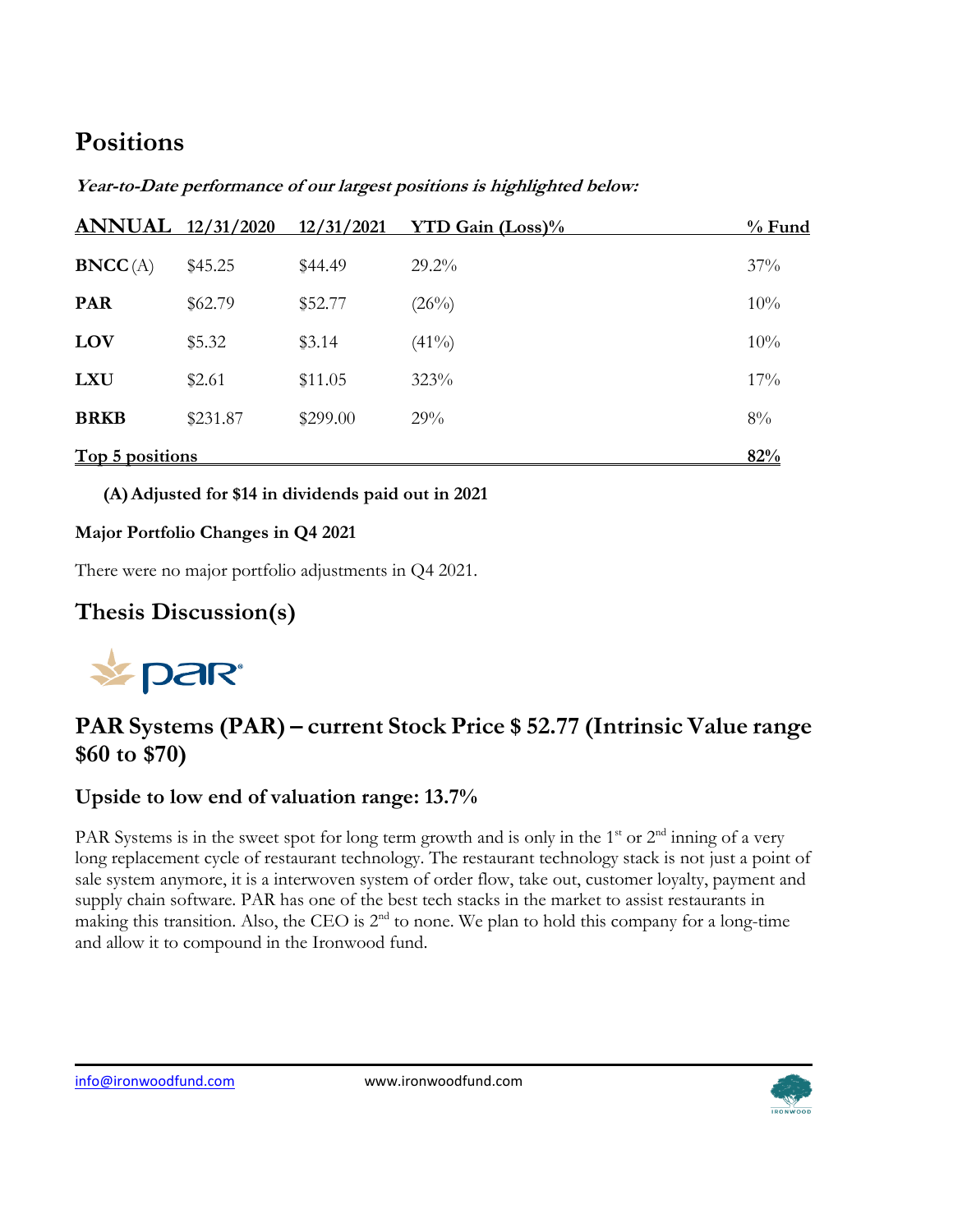

It is interesting to note that in our Investor/Partner update last year, I stated that LSB Industries could be worth 5X to 10X the current value. The stock was up from \$ 2.61 to \$11.05 in 2021, which represents about a \$1 billion valuation. I still believe the company is worth around \$2 billion and it has incredible inflation and commodity tailwinds currently. A \$2 billion valuation would make the stock price around \$20 (around 2X the current price) and we will consider selling if it hits those levels.



## **BNC Bank (BNCC) – Current Stock Price \$ 44.49 (Intrinsic Value range \$50 to \$60)**

### **Upside to low end of valuation range: 12.5%**

BNC Bank has been a massive winner for the fund. As I mentioned above, it has compounded at over 20% per annum since we bought it in 2013. We believe a sale of the company is likely in the near-term (see below). We would likely sell if/when a meaningful deal is announced. If a sale doesn't occur, the company will continue to print cash. It is an extremely well-run regional bank.

PL Capital is still the largest shareholder of the bank and is in control of the board essentially. PL Capital has never been involved in a bank, that I am aware of, where the end result isn't a sale. The new dividend policy and the buyback is all a result of PL Capitals involvement. I believe a sale is potentially imminent at around 1.5X book value, which would make this a \$60/stock.



#### **Spark Networks (LOV) – Current Stock Price \$3.14 (Intrinsic Value range \$12 to \$15)**

#### **Upside to the low end of range: 282%**

Spark Networks has been a laggard for the fund. We bought it pre-covid and has not moved much since. However, it competes in an oligopoly in the attractive online dating market with Match and Bumble. The management team is laser focused on execution and refinancing the expensive debt that was incurred when they acquired Zoosk. I think 2022 could be a big turnaround year for Spark. If I am right, the stock should move a lot closer to its intrinsic value.